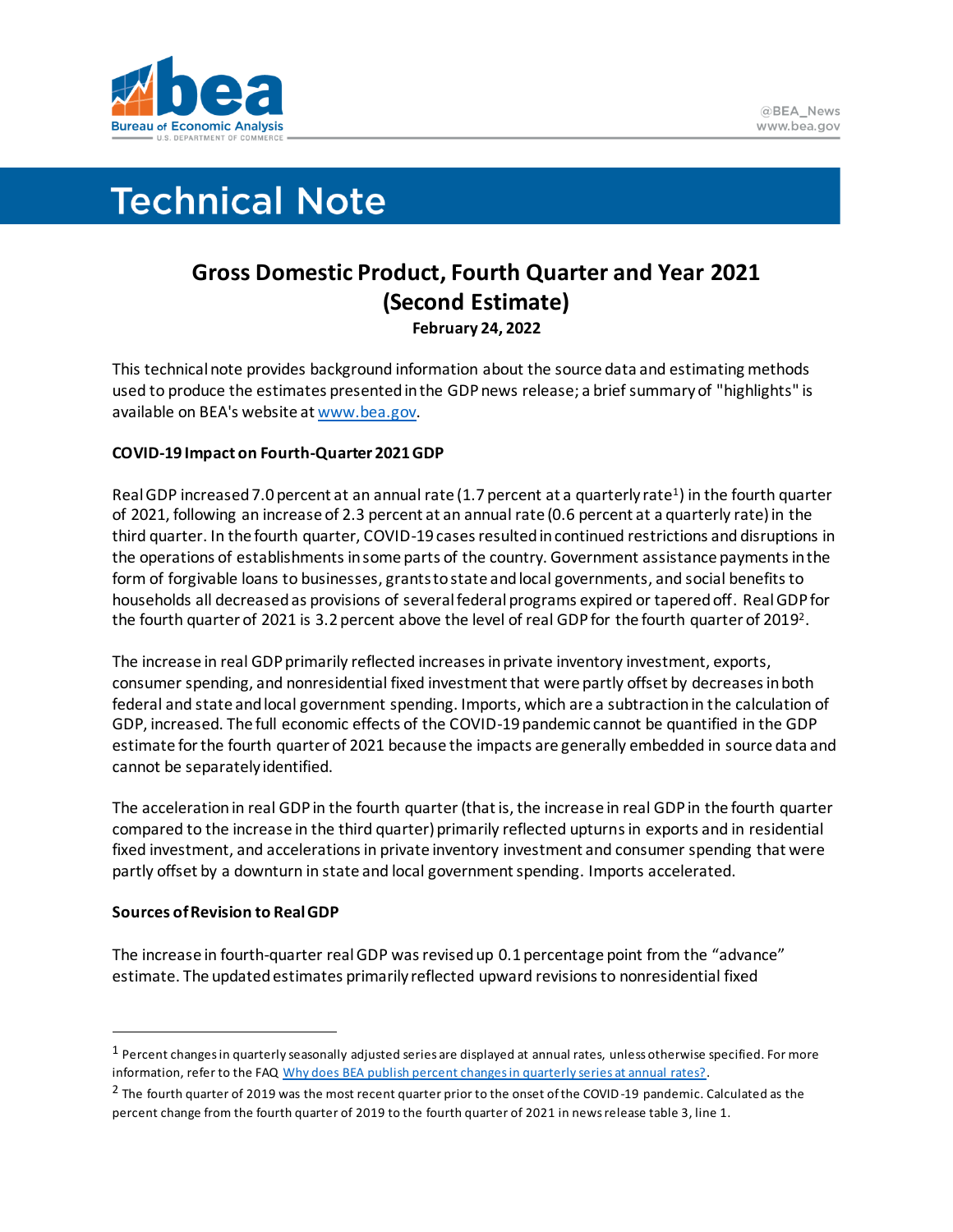

investment, state and local government spending, and residential fixed investment that were partly offset by downward revisions to consumer spending and exports. Imports were revised down.

- The upward revision to nonresidential fixed investment reflected upward revisions to equipment and structures. For equipment the leading contributor to the upward revision was information processing equipment (notably, communication equipment), primarily reflecting new and revised Census trade in goods data for December. For structures, the leading contributor to the upward revision was manufacturing, based primarily on new December and revised October and November Census Value of Construction Put in Place (VPIP) data.
- The revision to state and local government spending primarily reflected an upward revision to consumption expenditures (specifically, for education compensation), based on updated Bureau of Labor Statistics (BLS) employment data. This upward revision was partly offset by a downward revision to gross investment (led by structures) based on new and revised VPIP data.
- The upward revision to residential fixed investment was led by single-family structures, based on new and revised VPIP data.
- Within consumer spending, a downward revision to services was partly offset by an upward revision to goods.
	- $\circ$  For services, the revision primarily reflected a downward revision to health care (both hospital and outpatient services), based on new fourth-quarter data from the Census Quarterly Services Survey.
	- $\circ$  For goods, the leading contributors to the upward revision were motor vehicles and parts (notably, new light trucks), based primarily on revised Wards Intelligence unit sales data as well as new and revised IHS Automotive/Polk registrations data; food and beverages purchased for off-premises consumption, based on revised Census Monthly Retail Trade Survey data; and "other" nondurable goods (mainly pharmaceuticals) reflecting a revised BLS consumer price index for prescription drugs.
- For both exports and imports, the revised estimates primarily reflected updated data from BEA's International Transactions Accounts as well as new and revised Census trade in goods data for December. Within exports, the downward revision was to goods, led by industrial supplies and materials (both durable and nondurable). Within imports, a downward revision to services (specifically, transport services) was partly offset by an upward revision to goods.

Real final sales to private domestic purchasers, which measures private demand in the domestic economy and is derived as the sum of consumer spending and private fixed investment, increased 3.0 percent in the fourth quarter, an upward revision of 0.2 percentage point. The upward revision was led by an upward revision to private fixed investment.

#### **Prices**

BEA's featured measure of inflation in the U.S. economy, the price index for gross domestic purchases, increased 7.0 percent in the fourth quarter, an upward revision of 0.1 percentage point from the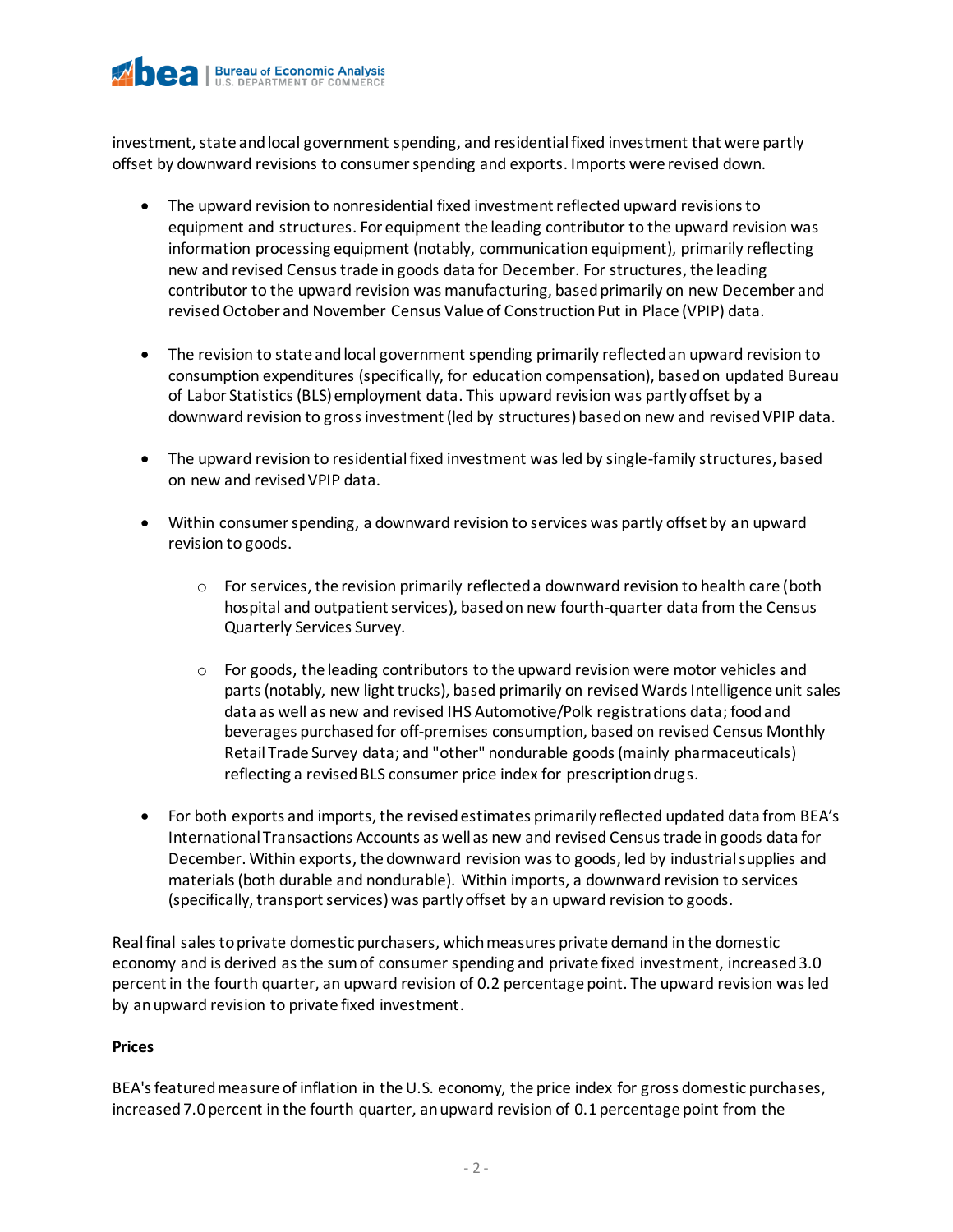

previous estimate. The price index for personal consumption expenditures (PCE) increased 6.3 percent in the fourth quarter, a downward revision of 0.2 percentage point. The revision primarily reflected a downward revision to the prices paid for gasoline and other energy goods, based on new and revised price data, based on updated seasonal factors [for BLS consumer price indexes.](https://www.bls.gov/cpi/notices/2022/seasonal-adjustment.htm)

Excluding food and energy, the "core" PCE price index increased 5.0 percent, an upward revision of 0.1 percentage point, primarily reflecting updated BLS consumer price indexes. For a comparison of PCE pricesto BLS consumer price indexes, refer to NIP[A Table 9.1U. Reconciliation of Percent Change in the](https://apps.bea.gov/iTable/iTable.cfm?reqid=19&step=3&isuri=1&nipa_table_list=2075&categories=underlying)  [CPI with Percent Change in the PCE Price Index.](https://apps.bea.gov/iTable/iTable.cfm?reqid=19&step=3&isuri=1&nipa_table_list=2075&categories=underlying)

#### **Federal Government Economic Response to the COVID-19 Pandemic**

Since the onset of the COVID-19 pandemic, severa[l legislative acts,](https://www.bea.gov/system/files/2021-04/COVID-19%20Pandemic-Federal%20Recovery%20Legislation%20and%20the%20NIPAs%200421.pdf) including the Coronavirus Aid, Relief, and Economic Security (CARES) Act; the Coronavirus Response and Relief Supplemental Appropriations (CRRSA) Act; and the American Rescue Plan (ARP) Act, were signed into law. The Acts established several temporary programs and provided additional funding for existing federal programs to support individuals, communities, and businesses impacted by the pandemic. Because the effects of the Acts were in the form of transfers to individuals, subsidies to businesses, and grants to state and local governments, their effects on GDP show up indirectly through the components of GDP, such as consumer spending, business investment, and government spending. Thus, BEA cannot separately identify the total effect of the Acts on changes in GDP.

It is possible, however, to identify the impacts of select recovery programs on aggregate federal government spending. Further information on these and other pandemic response programs, including estimates of the effects of these programs on federal government spending is available i[n Effects of](https://www.bea.gov/sites/default/files/2022-02/effects-of-selected-federal-pandemic-response-programs-on-federal-government-receipts-expenditures-and-saving-2021q4-2nd.pdf)  [Selected Federal Pandemic Response Programs on Federal Government Receipts, Expenditures, and](https://www.bea.gov/sites/default/files/2022-02/effects-of-selected-federal-pandemic-response-programs-on-federal-government-receipts-expenditures-and-saving-2021q4-2nd.pdf)  [Saving.](https://www.bea.gov/sites/default/files/2022-02/effects-of-selected-federal-pandemic-response-programs-on-federal-government-receipts-expenditures-and-saving-2021q4-2nd.pdf)

#### **Updates to Third-Quarter Wages and Salaries**

In addition to presenting updated estimates for the fourth quarter, today's release presents revised estimates of third-quarter wages and salaries, personal taxes, and contributions for government social insurance, based on new data from the BLS Quarterly Census of Employment and Wages program. Wages and salaries are now estimated to have increased \$306.8 billion in the third quarter of 2021, an upward revision of \$27.7 billion. Real GDI increased 6.4 percent (annual rate) in the third quarter, an upward revision of 0.6 percentage point from the previously published estimate.

#### **GDP for 2021**

Real GDP increased 5.7 percent, unchanged from the prior estimate, in 2021 (from the 2020 annual level to the 2021 annual level), in contrast to a decrease of 3.4 percent in 2020. The increase in real GDP primarily reflected increases in consumer spending, nonresidential fixed investment, exports, residential fixed investment, and private inventory investment. Imports increased.

Measured from the fourth quarter of 2020 to the fourth quarter of 2021, real GDP increased 5.6 percent (revised) during the period, in contrast to a decrease of 2.3 percent from the fourth quarter of 2019 to the fourth quarter of 2020.